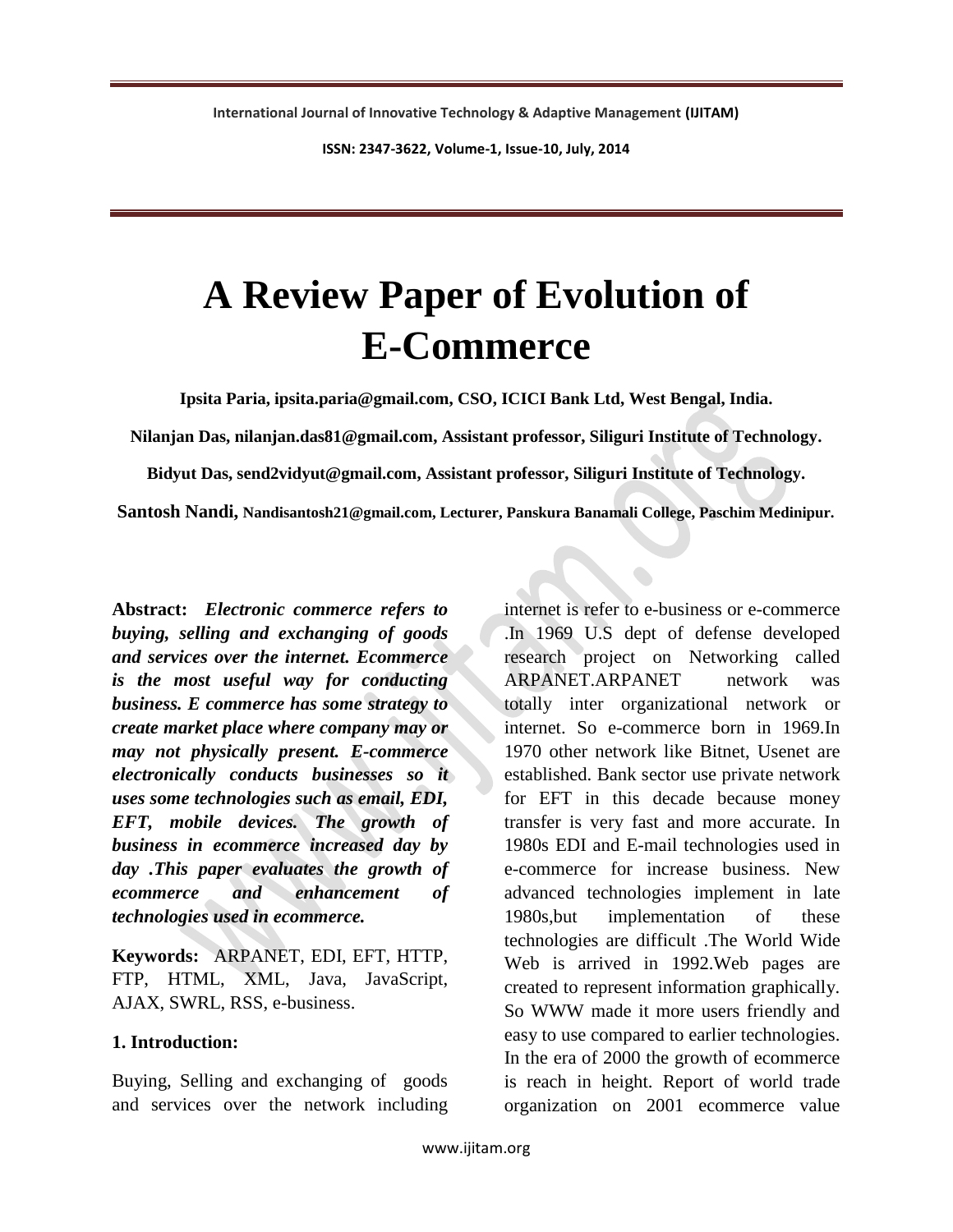**ISSN: 2347-3622, Volume-1, Issue-10, July, 2014**

increased at \$300 billion. So marketplace of e-commerce increased day by day. There are different types of e-commerce involved in business.

#### **2. Types of E-commerce are:**

A**) Business to Business:** In business to business e-commerce organizations sell or buy their product with each other. Examples business.ebay.com, Euroffice, Emap business publications etc.

B) **Business to Consumer:** In business to consumer e-commerce Company sell their product to customer. Example of ecommerce sites are amazon.com, flipkart.com etc.

C) **Consumer to Consumer:** financial or informational transaction between consumers. Examples are eBay, Skype, MySpace etc.

D**) Consumer to Business:** Consume sell their product direct to organizations. Examples are priceline.

E) **Other:** Some non profitable organization such as government, academic institute involved in ecommerce. Academic institution conduct e-counseling for admission purpose. Government organization are involved in collect revenue, exchange information, inter government services over internet<sup>[1]</sup>.

Ecommerce is more cost effective than normal business. Ecommerce reduce time for delivery of product and exchange of financial information. It reduces paper work. Ecommerce has social advantage .Every person can do shopping, financial transaction, official work from home.

Disadvantage of ecommerce is lack of security, privacy. Internet bandwidth problem of network also effect e-commerce market.

# **3. Technological Evolution and Website innovation in E-Commerce**

## **3.1. Technological Evolution:**

**I)** In earlier days from 1970 to 1990 FTP, IRC, Email are used in internet**.**

**FTP:** FTP is file transfer protocol used to transfer file from one host to another over internet.FTP work over client-server network.FTP client established connection with server for transfer files. Secure Socket Layer used in FTP to establish secured connection between client and server [2].

**IRC:** Internet relay chat is application protocol which transfer text messages between hosts. It works on client and server architecture. Client IRC install in user computer which transfer text to other client through server [3].

**Email:** E-mail is the internet technology which transfers electronics messages between users. Each individual user create their email account in particular email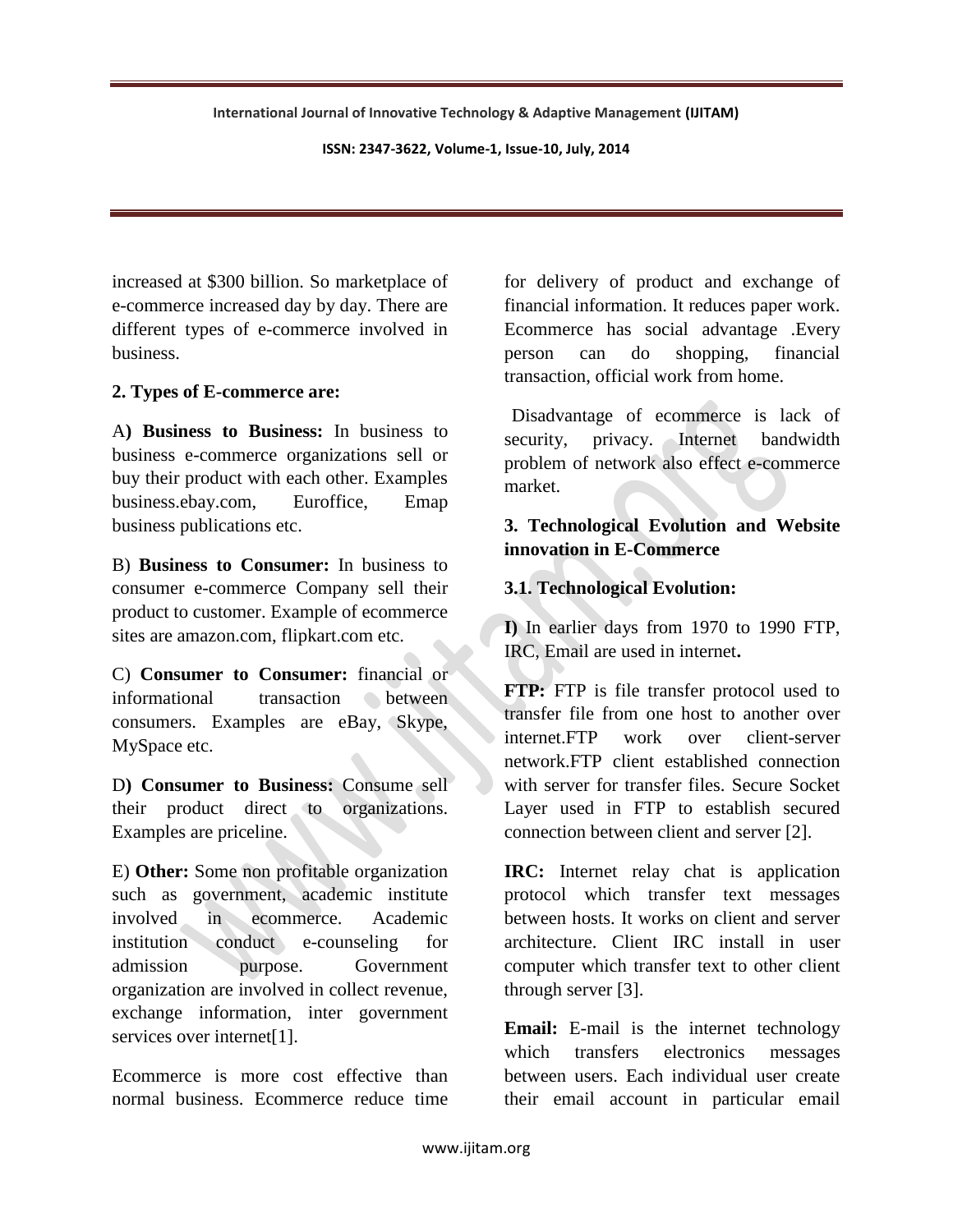**ISSN: 2347-3622, Volume-1, Issue-10, July, 2014**

service provider such as Gmail, yahoo etc. Users access their account to transfer mail messages to others account and read their mail messages[4].

**II)** HTML, HTTP, XML, java, JavaScript technology arrived on 1990 to 1999.

**HTML and XML:** Hypertext Markup Language is the language to build static web pages. Web pages designed graphically and textually by HTML. So HTML is used for only create and design web page. XML is Extended Markup Language to define data. So XML used for describe data[5][6].

**HTTP:**Hypertext Transfer Protocol used to transfer hypertext. Hypertext is the structured text have link between two web pages containing text. HTTP is protocol used in World Wide Web [7].

**Java and JavaScript:** Java is the high level object oriented language.JAVA used in web to create dynamic web pages and create APPLET programming. Java is secure, portable, platform independent language so java is more reliable language in web.

JavaScript is the language written in java for client side validation and design. JavaScript is scripting language that written in HTML tags[8].

**III)** AJAX, SWRL, RSS arrived on 2000.

**AJAX:** Asynchronous JavaScript and XML is the group of technologies which used in client side to create asynchronous web application [9].

**SWRL:** Semantic Web Rule Language is semantic language which is express rules as well as logic.OWL, OWL Lite subset of Rule Markup Language [10].

**RSS:** Rich Site Summary or RDF site summary which uses a family of standard web feeds format and publish frequently updated information: blog entries, news headlines, audio and video [11].

## **3.2. Website innovation in E-Commerce:**

| $\bf{I}$ | Amazon (1994) | Retailer site. |
|----------|---------------|----------------|
|----------|---------------|----------------|

- **II)** Yahoo (1995) Directory and Portal.
- **III**) eBay (1995) online auction.
- **IV)** Hotmail (1996) web-based e-mail marketing.
- **V)** goto.com (1998) pay-per-click search marketing.
- **VI)** google.com (1998) search engine.
- **VII)** Blogger (1999) Blog publishing platform.
- **VIII)** Myspace (1999) Social Network.